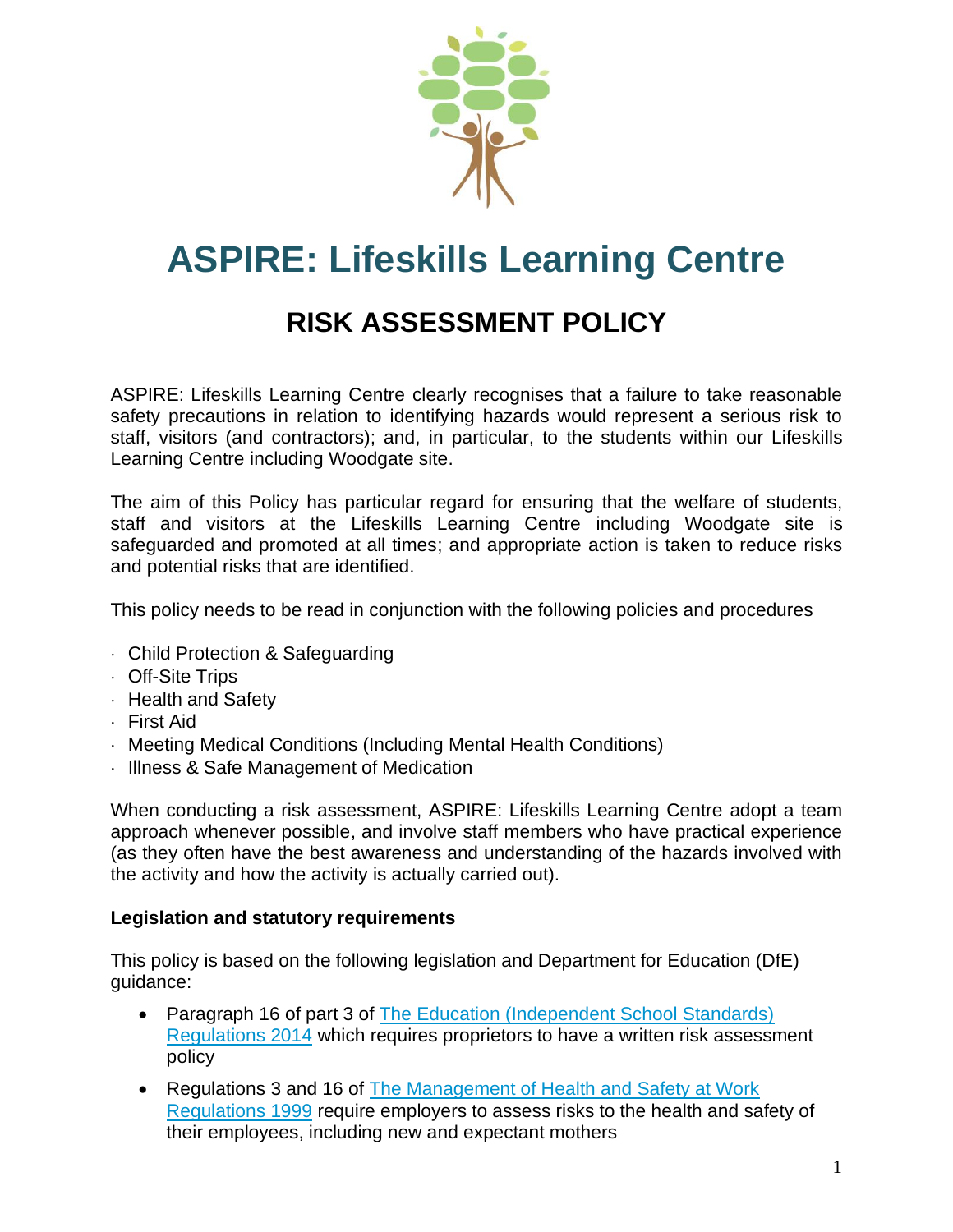- Regulation 4 of [The Control of Asbestos Regulations 2012](http://www.legislation.gov.uk/uksi/2012/632/regulation/4/made) requires that employers carry out an asbestos risk assessment
- Employers must assess the risk to workers from substances hazardous to health under regulation 6 of [The Control of Substances Hazardous to Health](http://www.legislation.gov.uk/uksi/2002/2677/regulation/6/made)  [Regulations 2002](http://www.legislation.gov.uk/uksi/2002/2677/regulation/6/made)
- Under regulation 2 of The Health and Safety (Display Screen Equipment) [Regulations 1992,](http://www.legislation.gov.uk/uksi/1992/2792/regulation/2/made) employers must assess the health and safety risks that display screen equipment pose to staff
- Regulation 9 of [The Regulatory Reform \(Fire Safety\) Order 2005](http://www.legislation.gov.uk/uksi/2005/1541/article/9/made) says that fire risks must be assessed
- Regulation 4 of [The Manual Handling Operations Regulations 1992](http://www.legislation.gov.uk/uksi/1992/2793/regulation/4/made) requires employers to conduct a risk assessment for manual handling operations
- [The Work at Height Regulations 2005](http://www.legislation.gov.uk/uksi/2005/735/regulation/6/made) say that employers must conduct a risk assessment to help them identify the measures needed to ensure that work at height is carried out safely
- [DfE guidance on first aid in schools](https://www.gov.uk/government/uploads/system/uploads/attachment_data/file/306370/guidance_on_first_aid_for_schools.pdf) says schools must carry out a risk assessment to determine what first aid provision is needed
- [DfE guidance on the prevent duty](https://www.gov.uk/government/uploads/system/uploads/attachment_data/file/445977/3799_Revised_Prevent_Duty_Guidance__England_Wales_V2-Interactive.pdf) states that schools are expected to assess the risk of pupils being drawn into terrorism
- [The Health and Safety Executive \(HSE\)](http://www.hse.gov.uk/entertainment/leisure/swimming-pool.htm) say schools that manage their own pools must conduct a risk assessment

## **STAFF and RESPONSIBILITIES**

## **All Employees** -

- Assisting with and participating in the process of risk assessments
- Familiarising themselves with risk assessments
- Implementing control measures identified in risk assessments
- Alerting the headteacher to any risks they find which need assessing

**SLT & EVC** - To complete risk assessments for individual learners and to save and store these on Pupil Profiles

**The Headteacher, Deputy (also E-Safety Officer) and Premises Manager** - Undertaking risk assessment, identifying and implementing control measures, effectively communicating the outcomes to employees and others as appropriate. ASPIRE Premises manager to work in conjunction with Charnwood Borough Council Premises Manager to maintain checks and paperwork for Woodgate site.

#### **Directors**

The Directors, Vivienne Boulton (Head Teacher) and Steven Parkinson (Deputy Head) are responsible for ensuring that all risk assessments are completed and reviewed.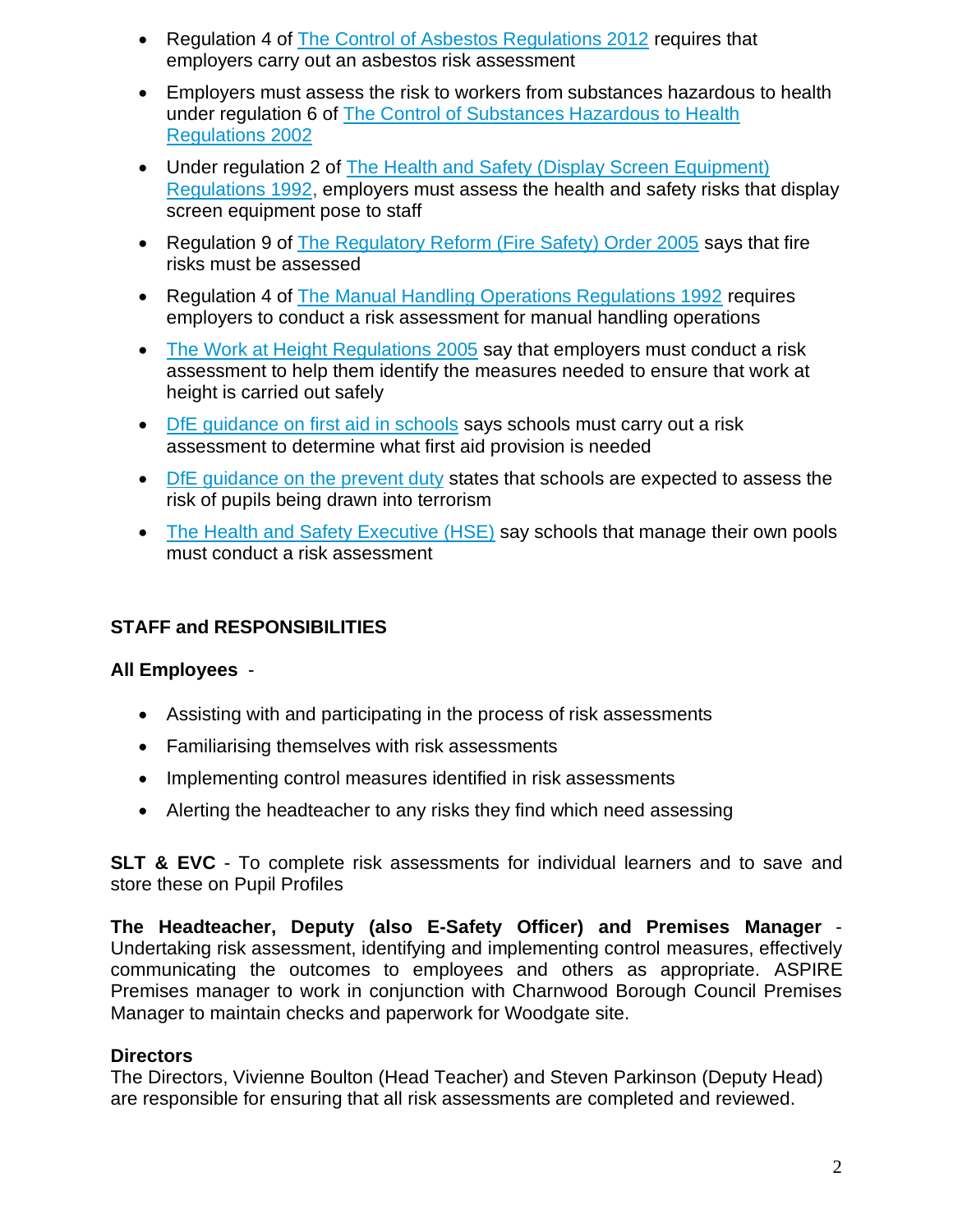#### **Students and parents**

Pupils and parents are responsible for following the school's advice in relation to risks, on-site and off-site, and for reporting any hazards to a member of staff.

#### **Contractors**

Contractors are expected to provide evidence that they have adequately risk assessed all their planned work.

## **SCOPE**

For the purpose of the policy the following definitions apply:

HAZARD - Something with the potential to cause harm

HARARDOUS OUTCOME - A description of how someone could be hurt or damage could occur as a result of interacting with the hazard

RISK RATING - The overall judgement of the level of risk that may arise from the hazard, based upon the likelihood of the event occurring and the potential severity of the consequence.

CONTROL MEASURES - Method used to reduce or control risks arising from identified hazards

RESIDUAL RISK - The level of risk remaining once control measures have been applied to reduce risks, so far as is reasonably practicable.

## **LEGAL ASPECTS OF RISK ASSESSMENT**

There are clear duties for risk assessment under acts such as the Health and Safety at Work Regulations. The following requirements are laid down in those regulations and can be applied to other areas of risk assessment:

The risk assessment shall be 'suitable and sufficient' and cover both employees and non-employees affected by the employer's undertaking (e.g. contractors, visitors, students etc.)

The term 'suitable and sufficient' is important as it defines the limits to the risk assessment process. A suitable and sufficient risk assessment should:

- Identify the significant risks and ignore the trivial ones;
- $\cdot$  Identify and prioritise the measures required to comply with any relevant statutory provisions;
- Remain appropriate to the nature of the work and valid over a reasonable period of time;
- $\cdot$  Identify the risk arising from or in connection with the work. The detail should be proportionate to the risk.

The significant findings that should be recorded include a detailed statement of the hazards and risks; the preventative, protective or control measures in place; and any further measures to reduce the risks present.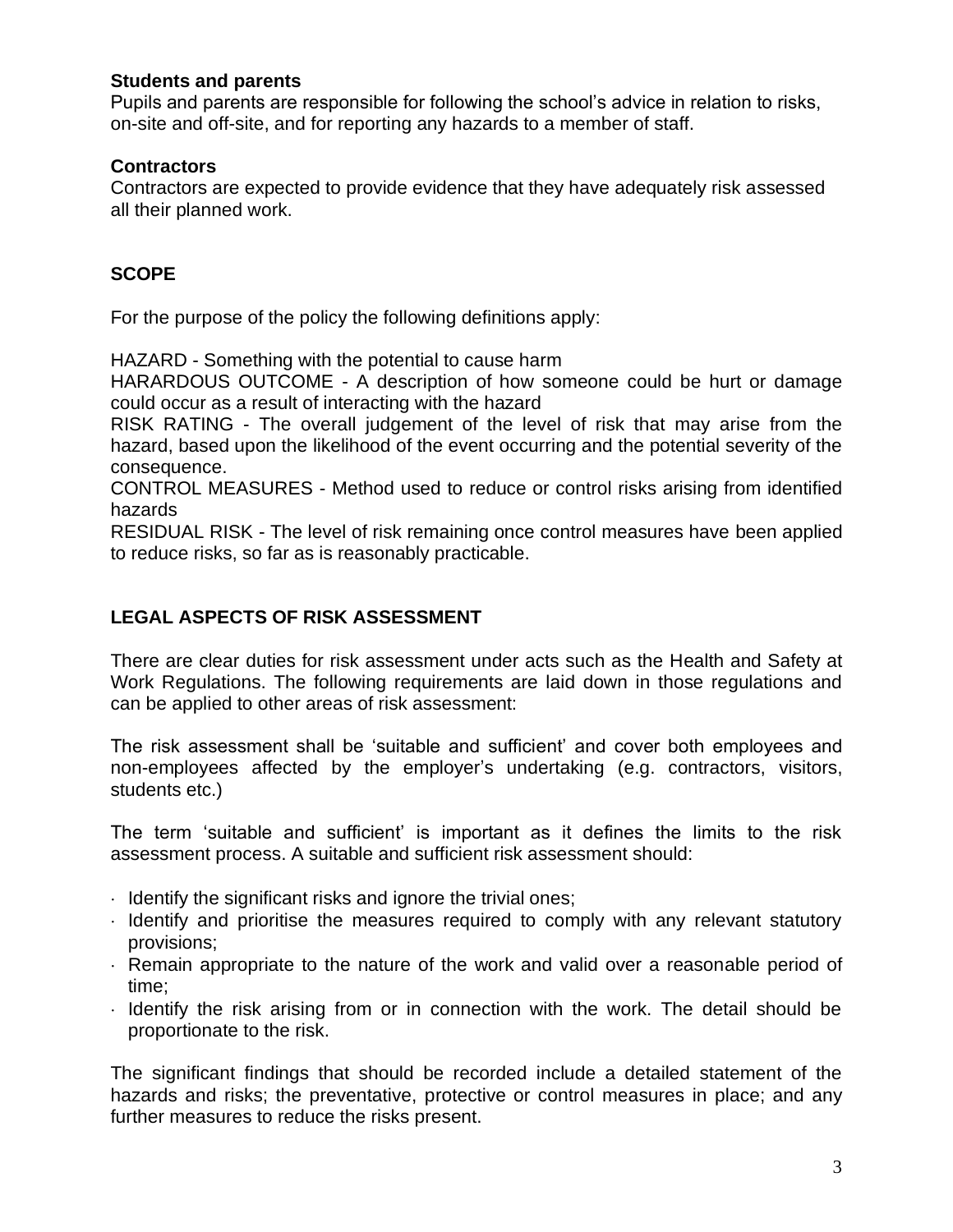### **RISK ASSESSMENT PROCESS**

When assessing risks in the school, we will follow the process outlined below. We will also involve staff, where appropriate, to ensure that all possible hazards have been identified and to discuss control measures, following a risk assessment.

**Step 1: identify hazards** – we will consider activities, processes and substances within the school and establish what associated-hazards could injure or harm the health of staff, students and visitors.

**Step 2: decide who may be harmed and how** – for each hazard, we will establish who might be harmed, listing groups rather than individuals. We will bear in mind that some people will have special requirements, for instance students with health conditions and expectant mothers. We will then establish how these groups might be harmed.

**Step 3: evaluate the risks and decide on control measures (reviewing existing ones as well)** – we will establish the level of risk posed by each hazard and review existing control measures. We will balance the level of risk against the measures needed to control them and do everything that is reasonably practicable to protect people from harm.

**Step 4: record significant findings** – the findings from steps 1-3 will be written up and recorded in order to produce the risk assessment.

**Step 5: review the assessment and update, as needed** – we will review our risk assessments, as needed, and the following questions will be asked when doing so:

- Have there been any significant changes?
- Are there improvements that still need to be made?
- Have staff or students spotted a problem?
- Have we learnt anything from accidents or near misses?

**Step 6: retaining risk assessments** – risk assessments are retained for the 3 years after the length of time they apply. Risk assessments are securely disposed of.

#### **COMMUNICATING RISK ASSESSMENT**

ASPIRE: Lifeskills Learning Centre has a responsibility to ensure that any risks posed to staff, students, contractors and visitors are reduced, so far as reasonably practicable.

When conducting a risk assessment, all ASPIRE: Lifeskills staff will ensure good communication is maintained through the risk assessment documentation. Relevant information identified in the risk assessment regarding the hazards, their associated risks to ASPIRE: Lifeskills Learning Centre, visitors; and particularly to students, are communicated effectively.

## **MONITORING**

The Head Teacher, Deputy Head and Premises Manager shall monitor the effectiveness of control measures and ensure that physical control measures are used, installed correctly and suitably maintained where applicable. Likewise, checks should be made to ensure that agreed control measures and safe systems of work are being followed correctly.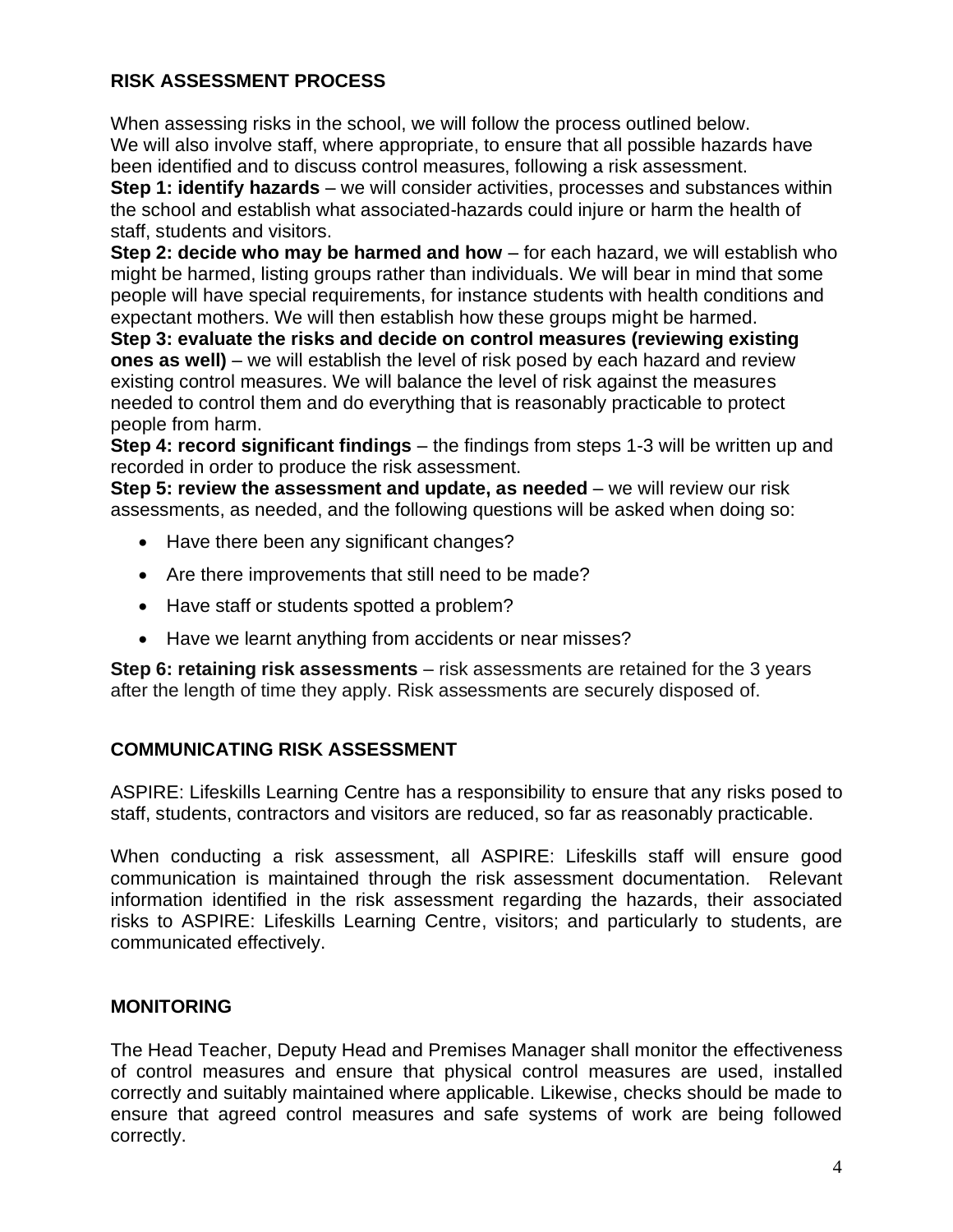#### **RISK ASSESSMENT GUIDELINES AND PROCEDURES**

ASPIRE: Lifeskills Learning Centre recognises the value of on-site and, in particular, offsite activities in enhancing educational opportunities for its students. We also recognise our responsibility for the safeguarding and wellbeing of the students and staff.

As a means of monitoring accidents and incidents resulting from activities or student behaviours, staff must record these in the Incident Book or fill out an accident form. Both are located in the Lifeskills Learning Centre office. By monitoring occurrence we will be able to take appropriate actions or make any reasonable changes where necessary to ensure risk is minimised in the future.

As a means of safeguarding students and staff, ASPIRE: Lifeskills Learning Centre has:

- A Designated Safeguarding Lead (DSL) (4 DSL's at ASPIRE)
- A Behaviour Co-ordinator (Head Teacher) responsible for monitoring and supporting behaviour management (Individual Support Plans).
- A designated Fire Marshal
- Protocol and procedures for external visitors to follow

ASPIRE: Lifeskills Learning Centre works in partnership with all staff, professionals, outside agencies and parents to take reasonable steps to secure the health and safety of staff, students and others involved in off-site activities and some on-site activities (outside of daily curriculum delivery).

The purpose of this guide is to acknowledge that there are a number of risks involved in such activities and we therefore aim to eliminate or reduce the risks as far as possible.

In line with the recommendations set out in paragraphs 441 to 447 of Keeping Children Safe in Education (KCSIE) ASPIRE: Lifeskills assesses the risks to the children involved in an incident of peer-on-peer sexual abuse and will undertake a peer-on-peer sexual abuse risk assessment and share with staff accordingly.

#### **Safeguarding pupils who are vulnerable to extremism and radicalisation**

ASPIRE: Lifeskills recognises the duties placed on us by the Counter Terrorism Bill (July 2015) to prevent our pupils being drawn into terrorism and in line with KCSIE, ASPIRE: Lifeskills has a Prevent risk assessment in place and ensures that we:

- Assess the risk of pupils being drawn into terrorism
- Work in partnership with relevant agencies (including making referrals) under the Safeguarding Children Partnership procedures
- Has appropriate staff training
- Has appropriate online filtering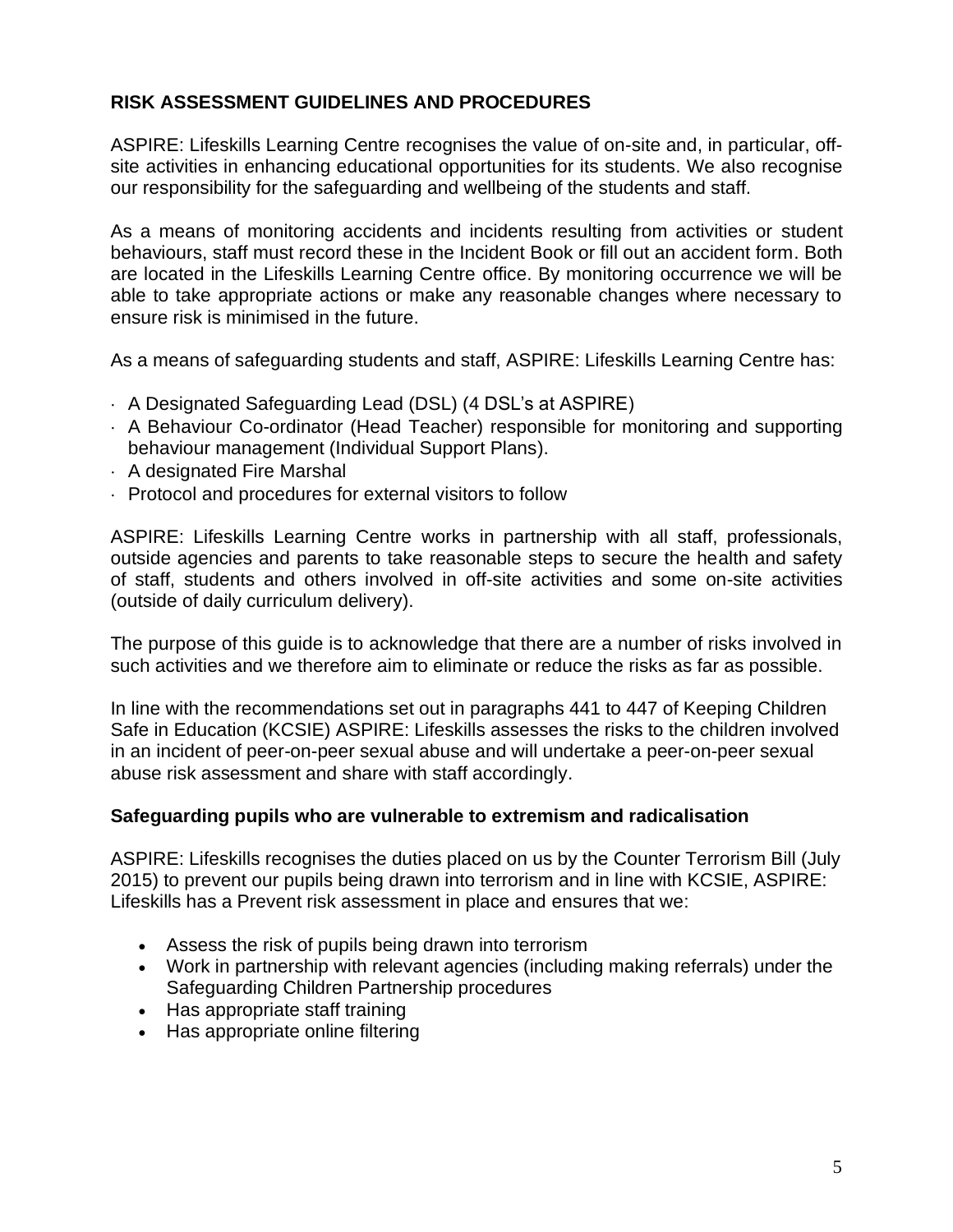If a student is assessed as a potential risk to themselves or others, their Individual Support Plan will be in place to support them and guide staff in their working practice. In this instance, a general risk assessment will be in place to support activities on and offsite for the individual student.

#### **RESPONSIBILITIES**

The Head Teacher has overall responsibility to ensure that appropriate risk assessments are carried out and in place; particularly in regards to off-site activities.

All completed risk assessments must be counter signed by a second member of the Senior Leadership Team (SLT).

The SLT has responsibility for completing the risk assessment documents and putting a signed copy in the main file in the Lifeskills Learning Centre office.

Risk assessment master copies can be found in the folder in the Head Teacher's office.

### **GENERIC RISK ASSESSMENT**

The risk assessment procedure is intended to prevent injury or ill health to all individuals and property by:

- $\cdot$  Highlighting and assessing any potential hazards
- Estimating any probability of harm
- Identifying appropriate control measures to reduce risks to an acceptable level that ensures the safety of all.

Along with the generic risk assessments for general premises, fire safety and regular onsite activities; additional site and activity risk assessments will be completed. There are a number of different activities that can require a risk assessment:

- $\cdot$  Regular off-site activities
- One-off educational visits or outings
- One-off activities that happen in school
- Swimming sessions
- $\cdot$  Individual student behaviour

An exploratory pre-activity visit will be made to all venues to form part of the visit/site specific risk assessment, which will assist with pre-planning of off-site visits. Where possible, copies of the venue's independent risk assessments will be acquired to support the ASPIRE: Lifeskills Learning Centre's risk assessments. If this is not possible information/advice could be sought from others involved in previous visits or from reliable local guides. A pre-visit must be made and, in addition to the risk assessment, a pre-visit form must be completed with information about the planned trip be provided. This must be signed off by SLT and kept in the risk assessment file.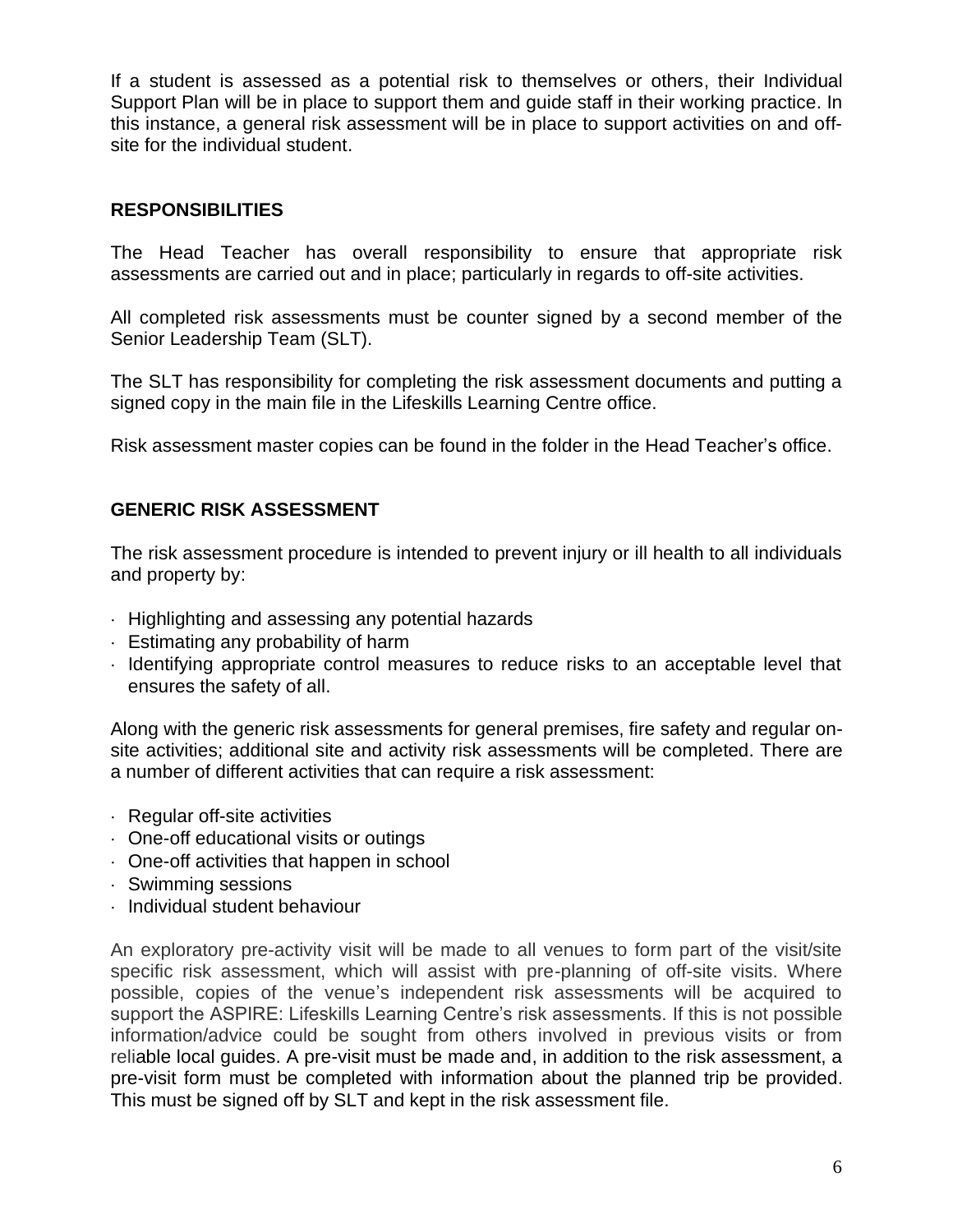#### **DYNAMIC RISK ASSESSMENT**

The on-going assessments we make throughout the day or throughout a session/activity, are referred to as 'the Dynamic Management of Risk'. This is an alternative to generic risk assessment. Dynamic risk assessment is a continuous process of identifying hazards. The risk is assessed and action taken to eliminate or reduce risk. In this way we are continually monitoring and reviewing the changing circumstances, especially behavioural, within ASPIRE: Lifeskills Learning Centre and the regular off-site activities our students access. Staff are trained in Safety Intervention that is CPI accredited and staff are also trained in Safety Intervention where physical intervention may be required. All staff have a responsibility in line with their duty of care and code of conduct for the continual dynamic risk assessment process. To support the generic and dynamic risk assessment process, ASPIRE: Lifeskills Learning Centre staff undertake weekly risk assessment planning for the regular off-site visits that the Head Teacher, or other member of the SLT, will monitor and sign off for the following week's planned activities. An example is shown as Appendix 1.

#### **OUR COMMITMENT**

ASPIRE: Lifeskills Learning Centre staff take their responsibilities for the welfare and safety of all very seriously and are committed to promoting and maintaining a centre of excellence in all aspects of our service and the work we do.

#### **POLICY REVIEW STATEMENT**

This policy will be reviewed every year or earlier should legislative change or other event require it.

V. Gorl SIGNED:…

POSITION:………..…DIRECTOR

DATE:……………1st July 2021

REVIEW DATE:…1st July 2022

FOR & ON BEHALF OF

ASPIRE: Lifeskills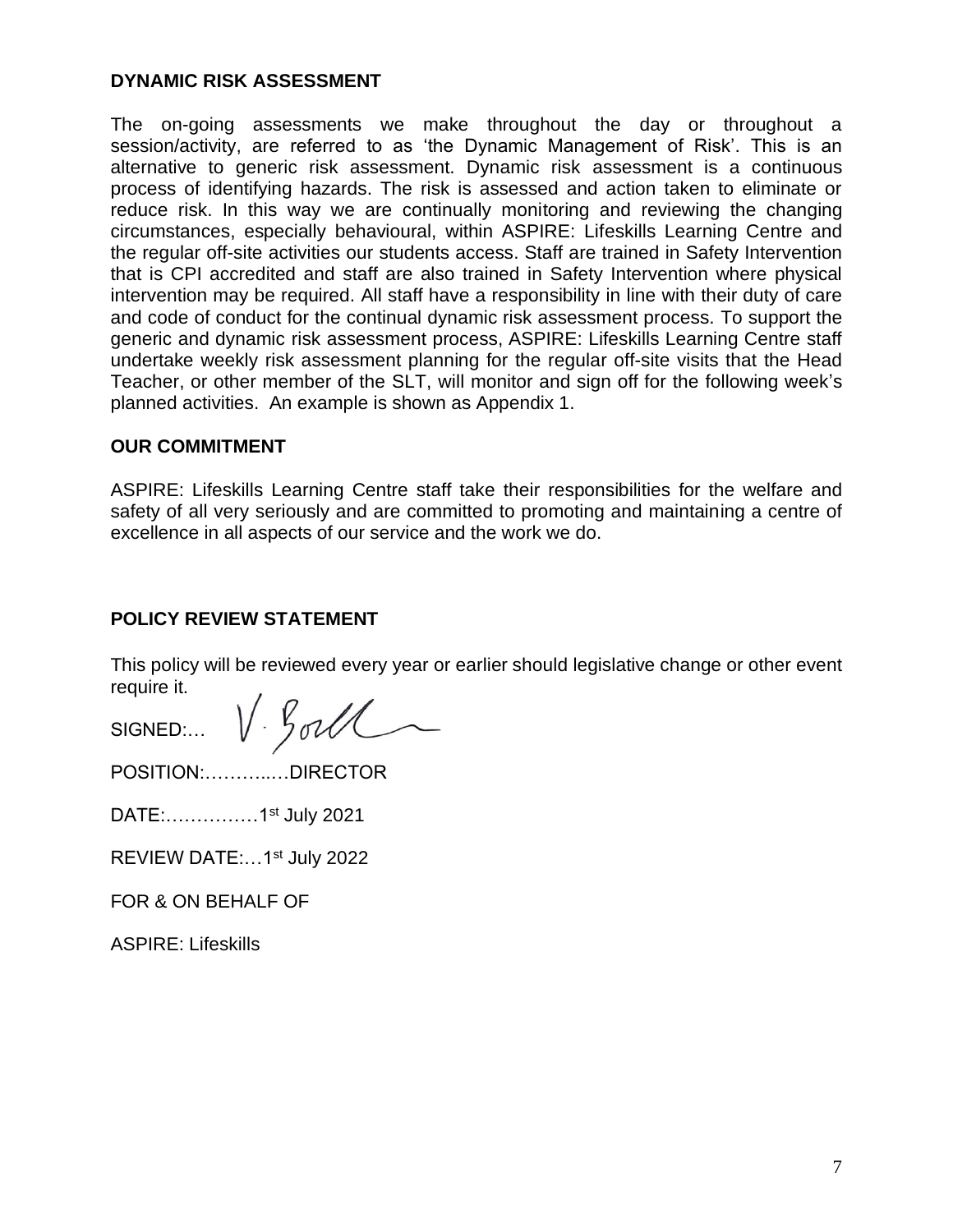## **APPENDIX 1 Example Student Weekly Activities Risk Assessment**

**Name of Student:** JB **Date of Assessment:** 01.06.21 **For Week Beginning:** 05.06.21

*This Risk Assessment must be completed as soon as the preparations for the following week's plan are completed. Once approved by ASPIRE: Lifeskills Learning Centre SLT, two copies are required - one to be filed in the Learning Centre Office and one to be taken along on off-site activities in student activity planning file. The SLT must be made aware of, and authorise, any subsequent changes in planning, organisation or staffing ASAP.*

## **1. Places to be visited and times of visits:**

**Monday –** Queens Park, 12.30-1.00 (lunch break), on to Supermarket 1.00- 1.30 to buy ingredients for cooking **Tuesday –** Queens Park, 12.30-1.00 (lunch break), on to Leisure Centre 1.00-3.00 to play Badminton **Wednesday –** Queens Park, 12.30-1.00 (lunch break) **Thursday –** Queens Park, 12.30-1.00 (lunch break), on to Gym 1.00-2.30 **Friday –** Queens Park, 12.30-1.00 (lunch break), return to Learning Centre, then on to Climbing Centre 1.00-2.30

## **2. Staff member supporting during visits:**

**Monday –** GH **Tuesday –** BMcN **Wednesday –** DC **Thursday –** BMcN **Friday –** RW

## **3. Transport arrangements for visits (walking, staff vehicle, public**

**transport): Monday –** walking **Tuesday –** walking **Wednesday –** walking **Thursday –** walking **Friday –** walking then staff vehicle